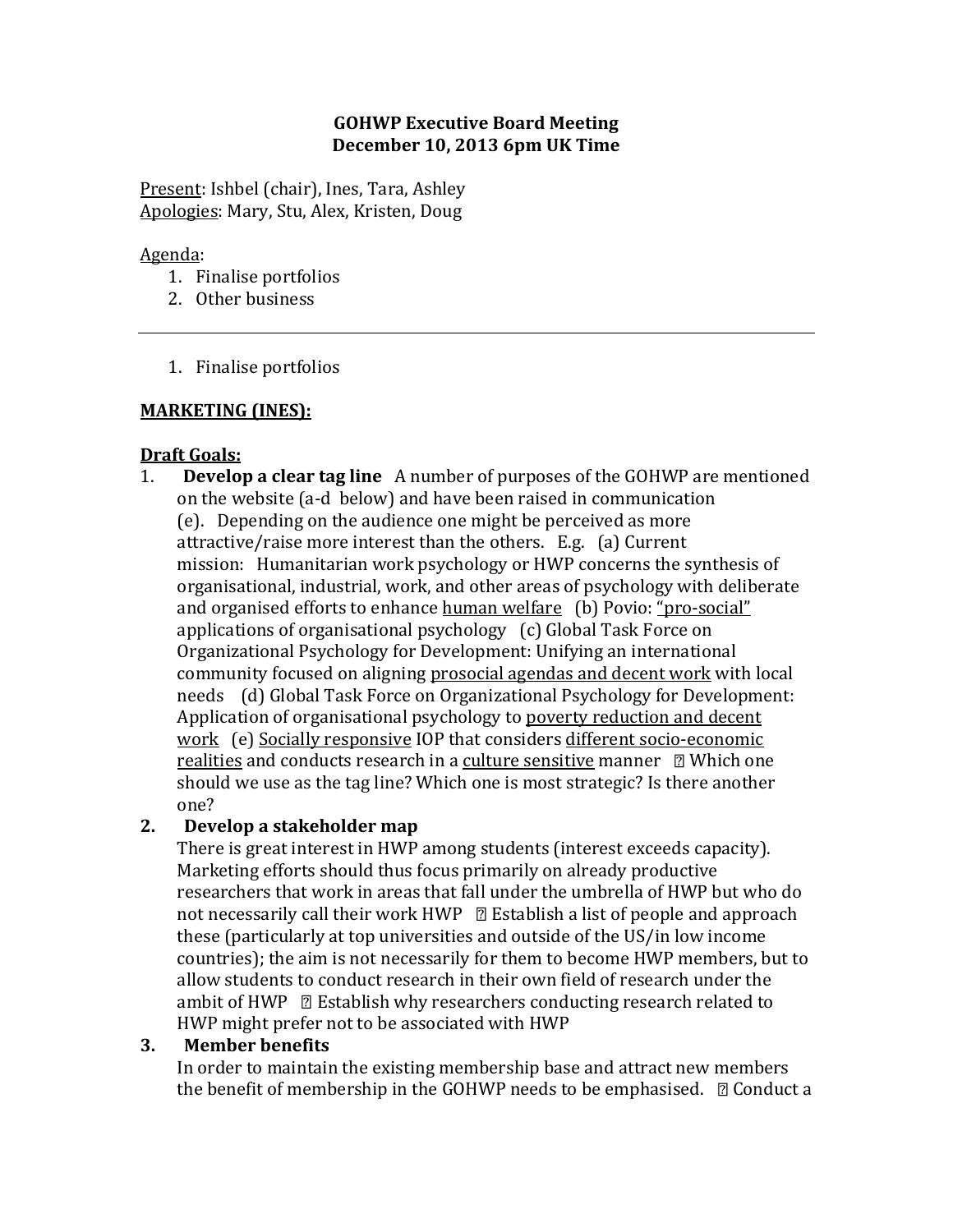survey among existing members to find out what benefit they would like to draw from the GOHWP (e.g. collaborative/cross-cultural research opportunities/ opportunities for applied projects, information dissemination (articles, grant funding opportunities etc).  $\Box$  What benefit do the GOHWP board members see as possible?

**4. Marketing through the use of conference symposia** (Or does this fit better with advocacy portfolio?) 2 Disseminate information to the member database of relevant conference calls and suggest the submission of symposia on the topic of HWP/coordinate researchers who would want to be part of a symposium  $\mathbb D$  Create a list of symposia presented/upcoming symposia

### **Feedback:**

- Re: point 1. Should the Tagline just be the mission of the organization? If not, should this be discussed via a forum, or should the Executive Board decide? Ines to email EB for feedback.
- Re: point 2. Reach out to members via forum to identify potential researchers
- Re: point 3 and 4 need to check if **Kristen** is planning on doing this in her portfolio, as she has been working on both of these for the past year. There are two aspects of conferences 1) raising awareness amongst members of different conferences, and 2) facilitating members to submit symposia
- Whether **Kristen** or **Ines** explores what will benefit members, it would be better to send a survey to the membership to gather info on what would be useful for them, rather than forum question. Discussed forums accessibility, perhaps people feel they are difficult to engage with as are more 'formal' and 'permanent' than emails. Various different people have 1-2 questions to include in survey (e.g. **Tara**, re journal, **Ines** re researchers) so this needs to be coordinated into one, so that we do not bombard members with multiple requests for information.
- We should be generating profiles of research projects, both on the blog but also more generally/informally, so that members are informed of projects, and can identify potential collaborators. This seems like something **Kristen** might already be working on as part of the value for members portfolio? Or perhaps something that falls under **Stu's** purview?

## **ADVOCACY (STU):**

## **Draft Goals:**

(1) identify 'which' humanitarian issues we have something to contribute towards, e.g., from the living wage to business skills camps for girls in low-income settings to pay equity for local/expatriate workers, etc. I think we could use a Delphi technique, via the gohwp site, to do this.

(2) Collate 'what' we have managed to do/change so far. I think we could use a critical incidents format, online, to gather these from members: What practices have successfully advocated for, and which have failed, poverty reduction and other humanitarian issues.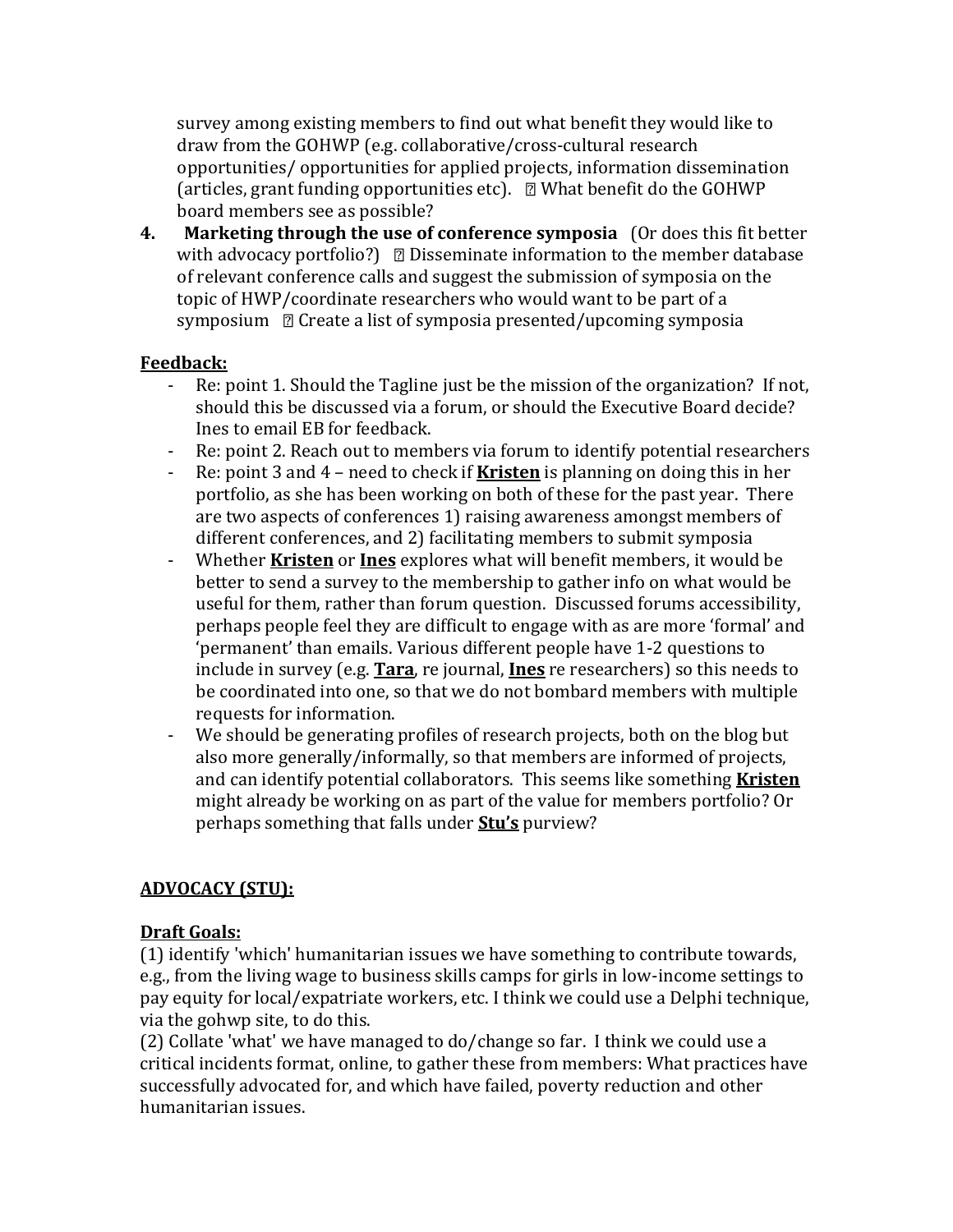(3) Connect with 'who' has the position and influence to make change happen. I am not sure how we can do this one, but one possibility would be to form an Advisory Board for the Gohwp network, from OECD, GDN, UN, etc. Another would be to start a system of internship placements in development focused centres and institutes, though that is a big job and one that I do not have time to do alone. (4) Advocate on, with, and to, (1) to (3), using a combination of media interviews,

invited or submitted presentations, conference roundtables, etc.

### **Feedback:**

- Great idea to collate what has been done so far. The general perception of HWP is that the organisation and movement has been launched, but that it is lacking depth, so we need to highlight what people are actually doing. This will also give non-members a better idea of what HWP is.
- Would advise holding off on establishing an advisory board until we know what our focus should be. Suggest waiting till next year, unless we really need specific expertise. Would suggest this year looking at the kinds of positions we might want represented on an advisory board (eg geographic representation vs research focused vs INGOs). The next step would then be to create the advisory board and then step 3 would be to create internships.
- Would be helpful to identify/develop a process for responding to global events, such as the Philippine Tornado, or other earthquakes etc. We should be responding at the least by reaching out to our members in those places, and if possible ultimately through a process which allows for mobilization of members.
- We need to identify organisations with whom to create strategic partnerships (eg The Alliance, SIOP, SHRM, Regional I-O groups, development groups like GDN, etc). **Ines** to work with **Stu** to coordinate who to reach out to, and who will do the reaching out.
- We discussed the distinction between Advocacy and Marketing portfolios, and concluded that they are clearly aligned and **Ines** will reach out to **Stu** to coordinate and ensure no duplication. Given the amount of work of the Marketing portfolio, **Ines** will not be able to take on additional work in the advocacy portfolio.

\*\***Doug**: Could you please check that Ines is signed up to the Forums on the website? She is not receiving digest emails. Thanks!

## **COMMUNICATIONS & SOCIAL MEDIA (ASHLEY):**

#### **Draft Goals:**

- 1. Establish brand consistency (Uniform branding for all social media outlets) a. Same look, feel, font, color scheme, logo
- 2. Povio- kill povio and combine with public forum?
	- a. Adding ppl to forum
	- b. How to we blast some kind of message to all HWP members?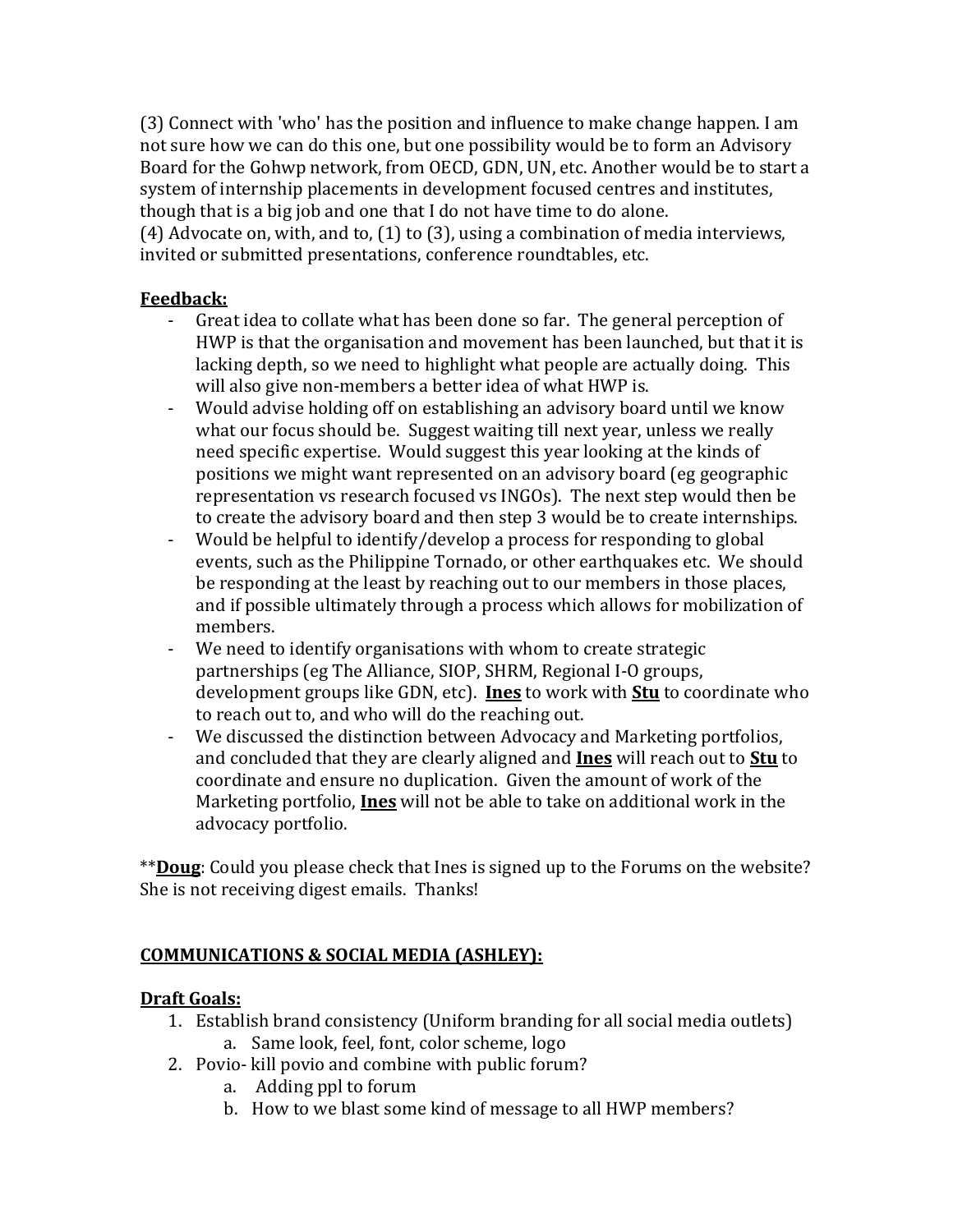- 3. Create streamlined direction for emails
	- a. [Info@gohwp.org](mailto:Info@gohwp.org) flow chart of who topical emails may be directed towards
- 4. Promotion
	- a. Promote newsletter, blog, communication through social media channels
		- i. Create twitter (launch)
			- 1. Goals to get follower
			- 2. Goals for post
		- ii. Work with Alex- Facebook goals
			- 1. Posts per week
			- 2. Follower goals/follower posts
		- iii. SIOP related groups
		- iv. Email blog and newsletter posts
			- 1. Work with Tara- blog portfolio (linking blog/twitter/Facebook/forum and blasting everywhere)
- 5. Instagram/vine/pinterest/etc.
	- a. Strategy—how do we get in touch with people all over the world?
	- b. Contest to see where people are—who can submit the most photos? Pic of the day, etc.
	- c. Research other social media outlet
- 6. Email communication
	- a. Discuss/consider creation of "[gohwp.org](http://gohwp.org/)" email addresses for board members

#### **Feedback**:

- yes, go ahead and migrate povio to the public forum. This was a decision made by the previous EC. **Ashley** to talk with **Doug** about how to do this – should she add people, or will he do this?
- **Ashley** to be gatekeeper for  $\frac{info@gohwp.org}{img}$  email address (to work with **Doug** to set up) and she will also develop a flowchart of who gets what type of email to respond to
- In terms of twitter, there is nothing worse than a twitter account with no updates, so we need a clear strategy for dealing with tweeting. Same goes for anything else we decide to do (instagram, pinterest, mysiop etc)
- **Ashley** to contact SIOP to see if we can be listed on their website as an I-O related org
- Gohwp.org email addresses already exist. **Ashley** to liaise directly with **Doug** to see who they are forwarding to, and make sure all are appropriate etc.
- **Ashley** to explore different online platforms for meetings (eg Skype, Webex) and advise which we should purchase for EB meetings and full membership meetings (would be good if it was something which could be both online and via phone)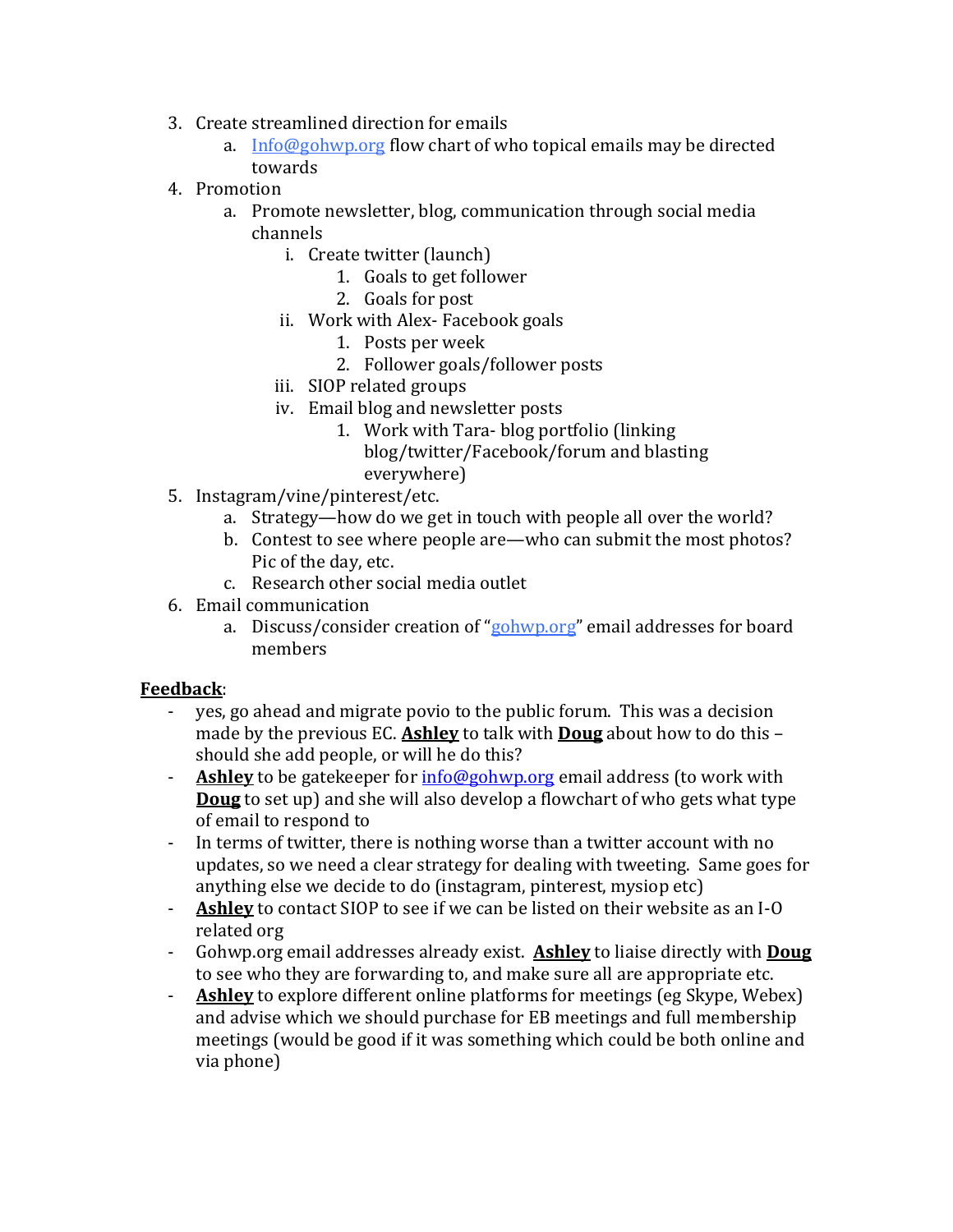### **BLOG & NEWSLETTER (TARA):**

### **Draft Goals:**

1) Finalize a style, format, and frequency for the newsletter and blog

2) Finalize a set of recurring columns: e.g., letter from the editor; spotlight on member; spotlight on region; kudos/awards; research summaries; news; etc.

3) Recruit content writers, both regular and guest features

4) Coordinate with webmaster, social media master, and other team members to make sure efforts are not redundant

## **Feedback**:

- EB needs to provide assistance/input on columns, id a set of features, help identify volunteers (particularly amongst our students)
- **Tara** to write up a call for contributors with as much legitimacy as possible to attract students. Will include that columns can involve more than one person. EB to look at draft and provide feedback.

# **MEMBERSHIP PORTFOLIO & WEB MANAGER (DOUG):**

# **Draft Goals:**

Membership Portfolio

- *Adding new members* periodically check membership survey; as new members join, add them to the database and give them an account on the forums; consider adding an interested member to the portfolio to help with this work.
- *Membership dues* develop a proposed structure for dues at each level; consider alternate dues structure for members with limited income and members from developing nations.
- *Updating and streamlining the membership process* examine whether the survey meets our needs (e.g., question/question format; customization to have a GOHWP "feel"); explore ways to alert us when a new member joins;
- *Get mailing lists up and running* update and test out our website's membership mailing list functionality (i.e., phplist), then launch it; get exec board up to speed on how to use it; relatedly, finish integrating Povio into the website

Webmaster Portfolio

- *Add Content as necessary* put up content (e.g., files, images, text) as it becomes available; finish adding photos of the executive board members.
- *Increase blog activity* work with other portfolio leaders to develop a stream of content so blog updates are more regular (at least monthly?); establish easy way for non-website folks on the EB to contribute directly to the blog without moderation
- *Add profiles of HWP work and those doing it* note that this might fall under blog activity, but also create a separate page which focuses on just these types of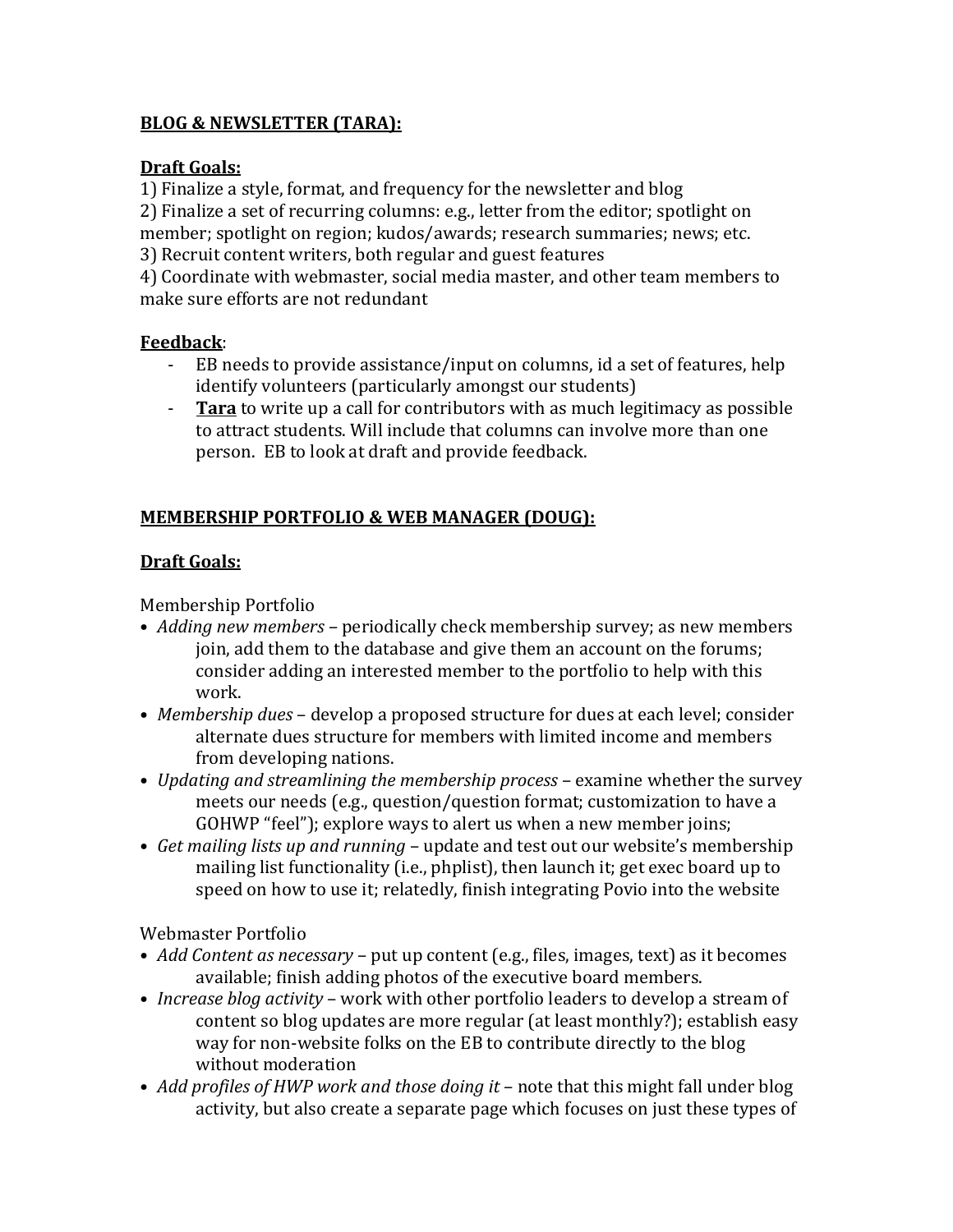blog posts.

- *Update [gohwp.org](http://gohwp.org/) e-mail addresses* retool web-based e-mail addresses so they fit the current structure of the GOHWP leadership.
- *Forum maintenance* regularly check to ensure that the forum is operating properly and spam-free; possibly identify an interested member to assist with moderation of posts as needed; add MODs as appropriate (e.g., for notification of new posts to moderators); discuss possibility of moving communication and work within the Executive Board from e-mail to the forums.
- *Miscellaneous improvements* identify ways to add functionality and ease of use (e.g., moving the language bar somewhere more convenient).

## **Feedback:**

- Critical is to ensure no duplication, we need to ensure we are coordinating our activities carefully
- Is it possible to integrate the blog and a forum, eg so that comments on the blog go on a forum?
- We need a process for reporting and actioning changes to the website
- We need to ensure there is some way for others to access website administration in case Doug is unavailable for some reason
- We need to develop a space on the website to 1) store shared documents the EB is working on and 2) store final versions of documents for members to access (eg bylaws, code of ethics, meeting minutes). 1) could possibly be dropbox or googledrive instead? **Alex** – was going to organize the google drive area so that all important documents were organized in a logical place; need to check on progress and see if this should be assigned to someone else now.

# **STUDENT REP (ALEX):**

# **Draft Goals:**

1. Ensure the Facebook group is updated once/month with a relevant bit of studentrelevant news/update;

2. Respond to inquiries on Facebook within 48 hours of posting;

3. Develop and update twice per year an online student guide to HWP with examples of HWP career options, a list of various funding opportunities, and potential places to study/professors to study with;

4. Pilot a research project that many people of varying academic levels can participate in;

5. Help to build partnerships between labs/students from different countries.

# **Feedback:**

- key goal should be promoting HWP to students, to increase membership
- discussed feasibility of having organized online student activities, like a group chat, and decided this wasn't feasible for a large group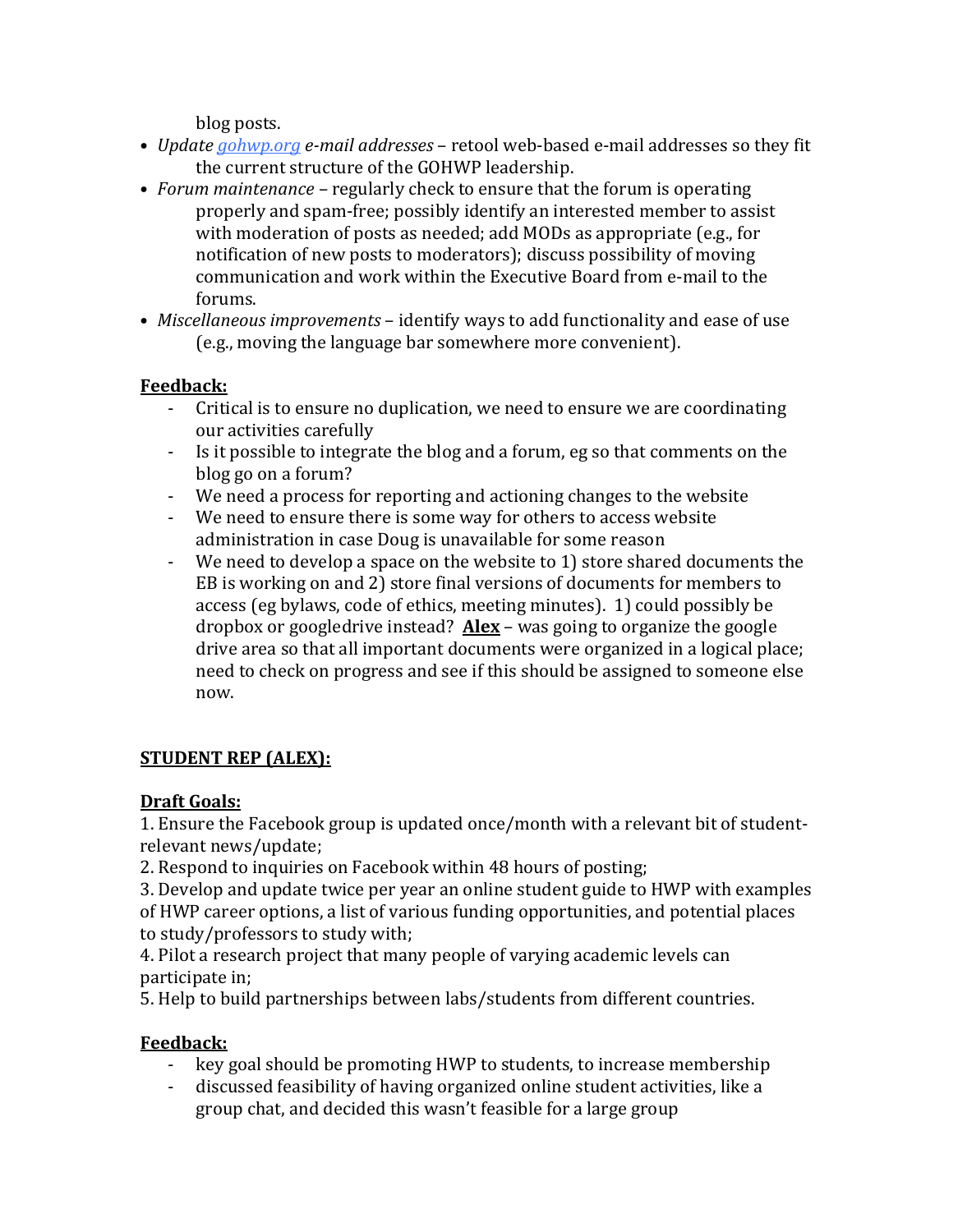- Suggest important goal to facilitate creation of student groups/chapters around the world – send out a call for groups. Related to this also encourage students to advocate for HWP at their own institution.
- Related to above, develop a series of one page 'tip sheets' for students. Eg: 'how to start a student chapter' which includes resources GOHWP offers, ideas for activities, how to find faculty who might be supportive, etc. Other tip sheets could include 'how to convince your advisor to support your HWP research', and 'FAQs'. Ashley mentioned the 'intro to HWP' folder she was given when she joined Lori's lab – this would be helpful to have on the website (ie 2-3 key resources which are the most important in the list on the website), but we discussed that this might be something for the general audience, not only students, so perhaps fall under **Kristen's** purview?
- Would be good to have students take leadership of organising meet-ups at conferences related to HWP, and this could be facilitated by **Alex**.

# **ORGANISATIONAL STRUCTURE PORTFOLIO (MARY):**

# **Draft Goals:**

1. Formal Registration of GOHWP:

a. Review work already done on this by Jeff Godbout, particularly for New Zealand

- b. Identify open issues (e.g., taxation, use of multiple fee currencies, etc.)
- c. Identify relevant individuals/organizations to follow up with

d. Contact relevant individuals/organizations to get further details on open issues and process for moving ahead, if appropriate

e. Explore opportunities beyond New Zealand if that country proves to be not an appropriate location for GOHWP registration

f. Repeat c. and d. for other countries, if necessary

g. Draw up documentation detailing the terms and conditions of registration for dissemination to Executive Board

- h. Bring recommendation for registration location to the Executive Board
- i. Register GOHWP

j. Post registration update information on GOHWP Forum/disseminate to all GOHWP members

2. Development of GOHWP Code of Ethics:

a. Review work already done on this by Stu Carr, Jeff Godbout, et al., including correspondence with Joel Lefkowitz

- b. Correspond further with individuals in a. to clarify and address open issues
- c. Review Code of Ethics for similar organizations (if not already included in a.)

d. Draft Code of Ethics based on other similar Codes and input/feedback from GOHWP individuals (a.)

e. Review Draft Code with Executive Board and other appropriate GOHWP individuals

f. Revise Draft Code based on feedback